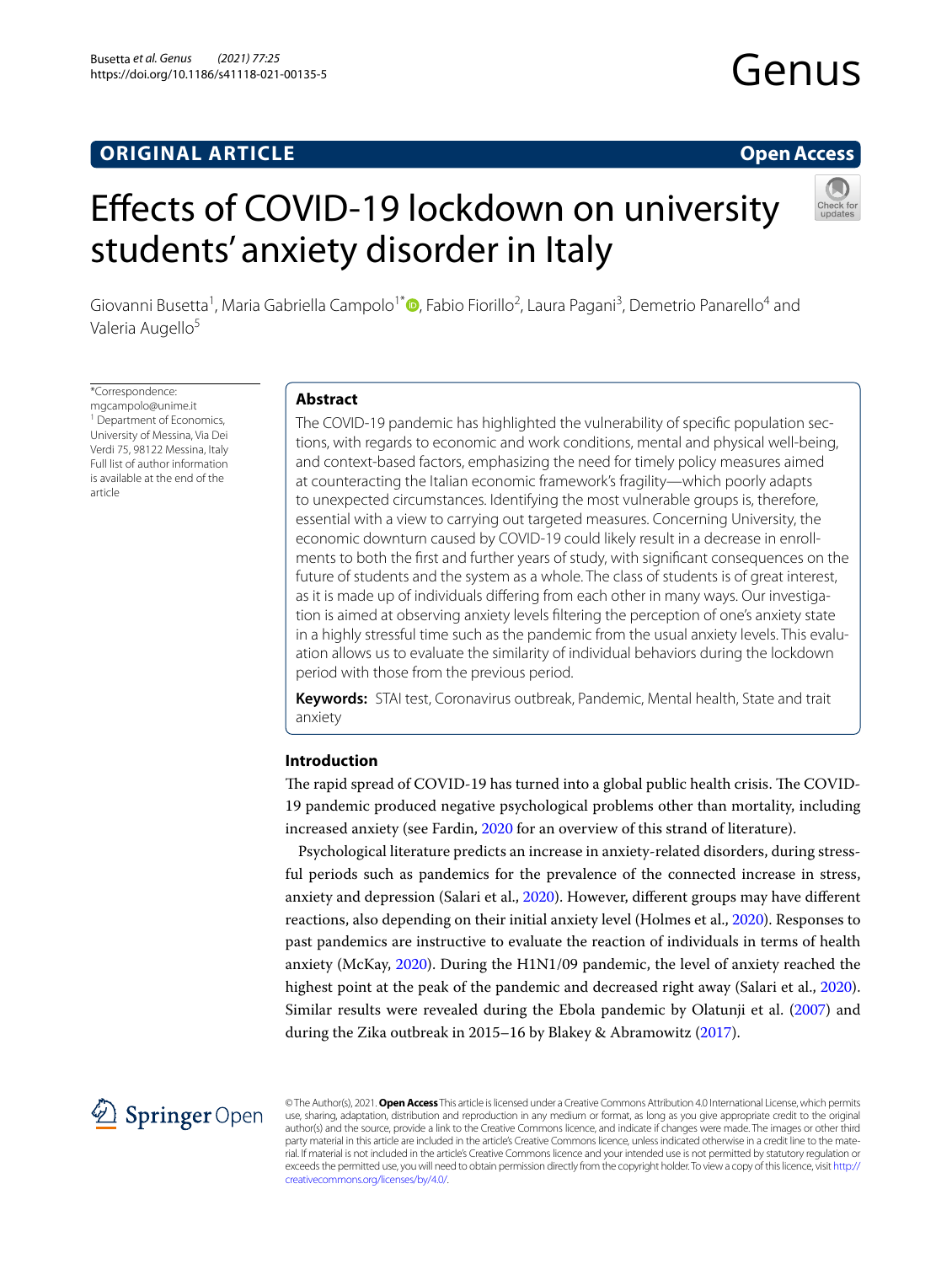The nature of COVID-19 implies an even more prominent correlation between fear of contracting the virus and increase in the level of health anxiety, due to the connected particularly relevant respiratory symptoms, which is generally associated by the literature to anxiety sensitivity (see Horenstein et al., [2018](#page-14-5) for a review of this literature).

Moreover, individuals characterized by a primary current anxiety-related disorder are more afected by the pandemic, compared to those afected by other or no mental disorders (Asmundson et al., [2020\)](#page-13-0). Deeply, during the COVID-19 pandemic, empirical evidence shows widespread emotional distress in China (Qiu et al., [2020;](#page-14-6) Shigemura et al., [2020](#page-15-1); Wang et al., [2020a,](#page-15-2) [2020b](#page-15-3)), Japan (Ueda et al., [2020](#page-15-4)), UK (Shevlin et al., [2020](#page-15-5)), Spain (Odriozola-González, [2020\)](#page-14-7), and Italy (Mazza, [2020\)](#page-14-8).

On the one side, the increase in the level of anxiety during a pandemic could relate, among other things, to the increase in danger and contamination fears (Taylor et al., [2020a](#page-15-6), [2020b\)](#page-15-7) and to the anxiety, depression and insecurity (Salari et al., [2020](#page-15-0)) connected to the pandemic. On the other side, it could relate to the disruptions of routines and mental health care, caused by conditions of social isolation, such as in the case of lockdown or quarantine (Chatterjee et al., [2020;](#page-14-9) Druss, [2020;](#page-14-10) Salari et al., [2020;](#page-15-0) Yao et al., [2020](#page-15-8)). During the SARS outbreak in 2003, Hawryluck et al. [\(2004\)](#page-14-11) showed a signifcant correlation between the duration of quarantine and the prevalence of post-traumatic stress disorder (PTSD) symptoms.

The continuous spread of the pandemic, strict isolation measures and delays in starting schools, colleges, and universities across the country is expected to infuence students' mental health. There have been reports on the psychological impact of the pandemic on the public, patients, medical staf, children, and older adults (Chen et al., [2020;](#page-14-12) Li et al., [2020](#page-14-13); Yang et al., [2020\)](#page-15-9).

Concerning University, the economic downturn caused by COVID-19 could likely result in a decrease in enrollments to both the frst and further years of study, with significant consequences on the future of students and the system as a whole. The class of students is of great interest, as it is made up of individuals difering from each other in many ways. Suffice it to think about differences between on-site and off-site students, or between full-time and working students. Furthermore, according to the main literature (see Salari et al., [2020](#page-15-0) for an overview), greater levels of anxiety, depression, and stress commonly afect people with higher levels of education and this correlation makes university students a particularly relevant sample to evaluate the impact of the current pandemic on anxiety levels.

In December 2019, the Novel Coronavirus SARS-CoV-2 was frst detected in Wuhan, China. About 1 month later (January the 31st), Italy joined the list of coronavirusafected countries due to two Chinese tourists confrmed to be infected by COVID-19. A third COVID-19 case was confrmed on February the 7th; the number of confrmed infections furtherly increased on February the 21st, with sixteen new cases found in the regions of Lombardy and Veneto. Following the frst two COVID-19-related deaths, several towns in Lombardy were locked down due to the large number of infected patients in the area. Italy implemented a nationwide lockdown on the 10th of March, soon followed by most countries worldwide, to contain and curb the transmission of the disease (Panarello & Tassinari, [2021](#page-14-14)). As a consequence, non-essential commercial and industrial activities were closed, sporting and cultural events and religious activities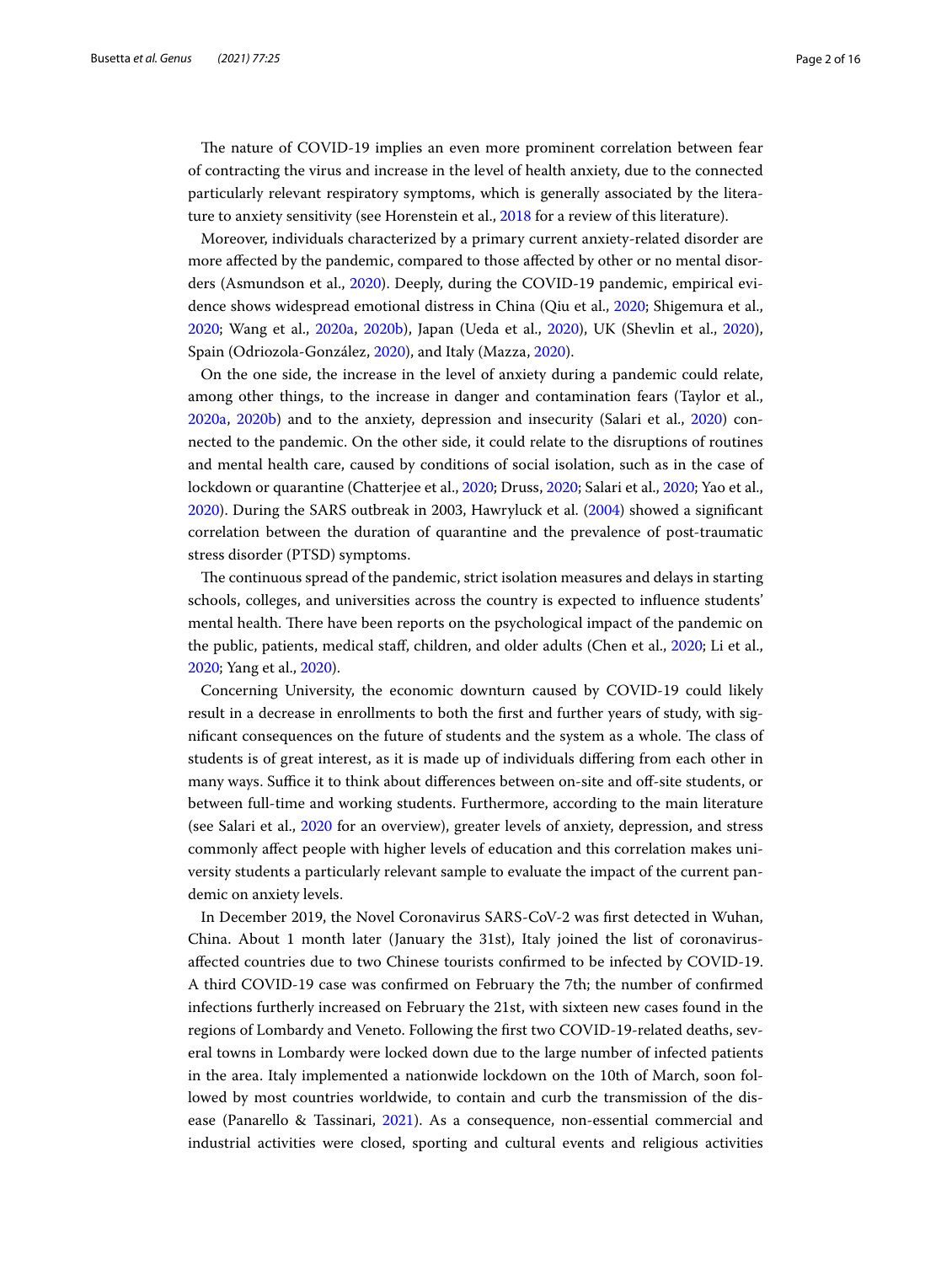were suspended, and the shutdown of schools and universities was introduced in the whole country. Italian university students began to experience a new kind of university life, characterized by social isolation, distance learning, and online relationships with their peers. The lockdown came to an end on the 4th of May. The restrictions were loosened until the end of September: freedom of movement across Italy and other European countries were authorized, and schools and Universities were open. Further restrictive measures were then introduced due to a new "wave" of COVID-19. Starting from November 2020, Italy was divided into three "colored" zones (red, orange, yellow), characterized by diferent restrictive measures on the basis of the severity of the spread of COVID-19 at the regional level. Schools and universities were ordered to close in the regions with greater pandemic severity. The vaccination campaign started at the end of December 2020; then, since February 2021, Italy sufered from a third "wave" of COVID- $19<sup>1</sup>$  $19<sup>1</sup>$  The decrease in deaths and infections since April 2021, combined with a massive vaccination campaign, allowed to reduce the restrictions' severity. In July, the EU Digital COVID Certifcate was introduced and made compulsory to access some categories of public places. Since the 1st of September, university students and academic personnel are only allowed to access university if in possession of the COVID certifcate.

Following Amerio et al. ([2021](#page-13-1)), during the national lockdown in Italy, the national-level prevalence of depressive and anxiety symptoms doubled. Moreover, several analyses revealed high rates of negative mental health outcomes in the Italian general population caused by COVID-19 lockdown measures (Rossi et al., [2020](#page-14-15)).

Specifcally, young and more educated subjects are more likely to present a worsening in depressive and anxiety symptoms during the COVID-19 pandemic, compared to older people (Amerio et al., [2021\)](#page-13-1). The reduced ability of the youth to tolerate uncertainty about the future could explain these diferences in terms of mental health reactions depending on the age of the subject (Ettman et al., [2020](#page-14-16)).

Several analyses applied to university students showed higher rates of anxiety/depression and fnancial instability due to the pandemic all over the world (e.g., Esteves et al., [2021](#page-14-17); Garvey et al., [2021](#page-14-18); Jones et al., [2021](#page-14-19)). In this respect, Jones et al. ([2021](#page-14-19)), studying the City University of New York, underlined that more than half of the interviewed students (54.5%) reported relevant levels of anxiety/depression and an increased need for mental health services due to the pandemic. Esteves et al. [\(2021\)](#page-14-17) detected a positive association between high levels of anxiety symptoms and occurrence of sleep problems among Brazilian university students during the lockdown period. Garvey et al. ([2021](#page-14-18)), using the GAD-7 (7-items Generalized Anxiety Disorder scale) test to detect anxiety levels in Spain, found a relevant proportion of university students afected by high levels of anxiety connected to the pandemic.

Concerning Italian university students, Fornili et al. ([2021\)](#page-14-20) show a connection between severe levels of anxiety and low levels of income, irrespective of their health conditions and worries about contracting the virus.

Even if strict isolation measures connected to the widespread difusion of COVID-19 imply deep psychological consequences on students attending schools, colleges and

<span id="page-2-0"></span> $1$  The full list of decrees is available at <https://www.governo.it/it/coronavirus-misure-del-governo>.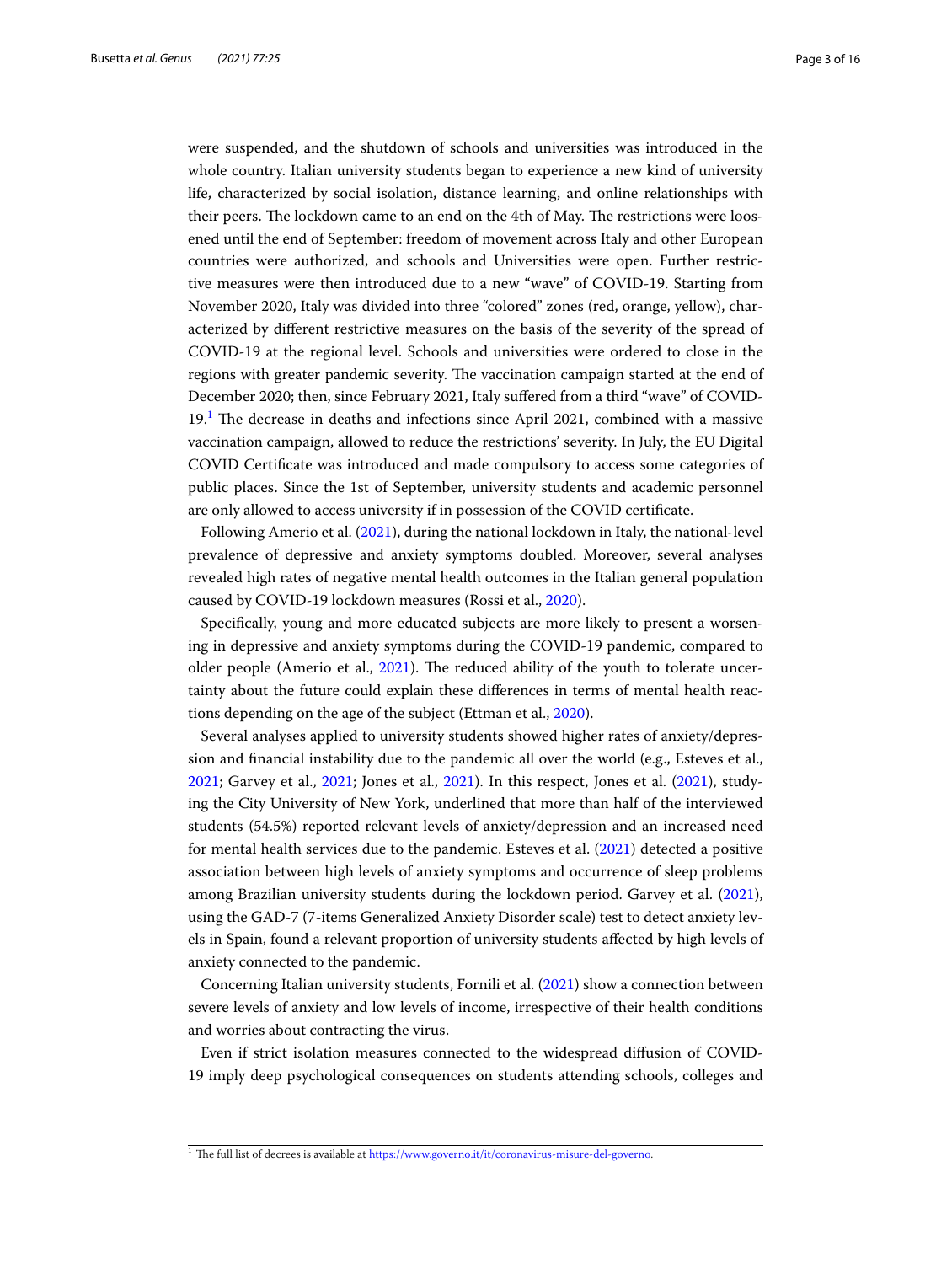universities, no detailed studies have been conducted on the specifc impact on Italian university students.

Therefore, this study focuses on the psychological impact of the COVID-19 outbreak among Italian university students.

The current research aims at exploring anxiety levels among students of three Italian Universities, respectively, located in the South, Centre and North of Italy, during the lockdown.

According to the literature (see Rajkumar, [2020](#page-14-21) for a review), supplies and family afuence are negatively correlated with depression, stress and anxiety (Jewell et al., [2020](#page-14-22)). Deeply, a greater psychological impact of the outbreak and higher levels of anxiety and depression are signifcantly associated with female gender, students' age, income, and living together with parents (Aylie et al., [2020](#page-14-23)).

We want to test the following hypotheses:

- H1: State anxiety during the lockdown is higher than trait anxiety.
- H2: Diferences in the development of state anxiety can be observed depending on students' initial level of anxiety.
- H3: Students' economic situation can impact anxiety levels.
- H4: Women are more likely to develop a high level of state anxiety compared to men.

#### **Survey**

For our analyses, we use data from an ad hoc questionnaire, administered during the lockdown to the students of three Italian universities: Messina (southern Italy), Udine (northern Italy), and the Marche Polytechnic (central Italy) in Ancona. The universities, classifed as medium-sized, are mainly attended by students living in neighboring areas, and located in three diferent Italian macro-regions (North, Center and South) characterized by very different socio-economic conditions. Therefore, the idea is that students attending these universities are homogenous with respect to their "local" lifestyle. Moreover, none of the three cities has experienced very high COVID-19 contagion rates. The gathered evidence concerns demographic, economic, labor, context-based, online teaching, time use, and psychological well-being features. All the students from all departments of the three universities were invited to take part in the survey, which was open from the 29th of April to the 17th of May 2020. We chose to submit the questionnaires in this period as it was in full pandemic and quite far from exam sessions (so to avoid the quote of anxiety that could derive from the exams' period). The distribution of some students' characteristics such as sex, university degree and area of study, in the population (P) and in the sample (S) of respondents, together with the participation rate, are reported in Table [1](#page-4-0). The data refer to the academic years 2019–2020.

The total number of answers to the survey was: 1228 from the students at the University of Udine (28%), 1461 from the University of Messina (33%), and 1690 from the Marche Polytechnic University (39%): in sum, 4379 answers were gathered in 19 days.

The sample includes 2868 females (66%) and 1,511 males (34%). Most students are enrolled in a bachelor's degree course (2789, 64%). Regarding the feld of studies, we divided the diferent disciplines into four major groups (Economics and Law; Medicine;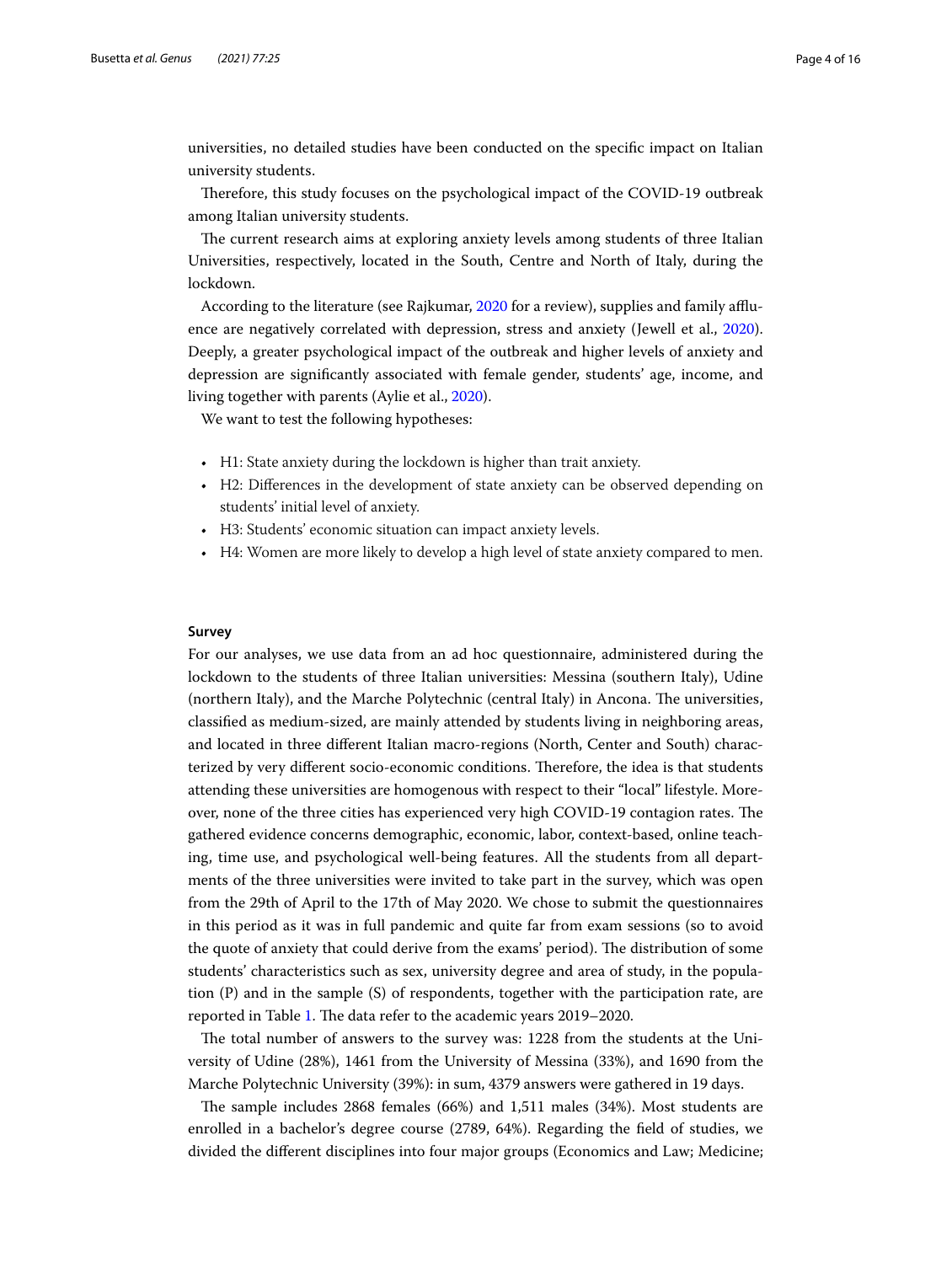|                                                   | <b>Messina</b> |      | Marche | Polytechnic |        |      | All    |       |
|---------------------------------------------------|----------------|------|--------|-------------|--------|------|--------|-------|
|                                                   | P              | S    | P      | S           | P      | S    | P      | S     |
|                                                   | %              | %    | %      | %           | %      | %    | $\%$   | %     |
| Sex                                               |                |      |        |             |        |      |        |       |
| Male                                              | 37.0           | 27.0 | 55.0   | 44.0        | 48.0   | 29.0 | 45.0   | 34.0  |
| Female                                            | 63.0           | 73.0 | 45.0   | 56.0        | 52.0   | 71.0 | 55.0   | 66.0  |
| Degree                                            |                |      |        |             |        |      |        |       |
| Bachelor's degree                                 | 60.1           | 63.2 | 65.9   | 66.0        | 68.0   | 61.0 | 64.0   | 63.7  |
| Master's degree                                   | 14.5           | 16.5 | 20.3   | 23.0        | 16.0   | 21.8 | 16.6   | 20.5  |
| Single-cycle master program                       | 21.7           | 19.3 | 10.6   | 10.7        | 13.4   | 13.1 | 16.2   | 14.2  |
| Specializing master or speciali-<br>zation degree | 3.6            | 0.7  | 3.1    | 0.0         | 2.5    | 1.5  | 3.1    | 0.6   |
| PhD                                               | 0.1            | 0.3  | 0.1    | 0.3         | 0.1    | 2.6  | 0.1    | 1.0   |
| Area of study                                     |                |      |        |             |        |      |        |       |
| Economics and law                                 | 17.9           | 17.5 | 9.8    | 16.2        | 17.8   | 19.8 | 15.4   | 17.6  |
| Medicine                                          | 28.5           | 24.1 | 20.7   | 19.2        | 10.5   | 11.5 | 21.1   | 18.7  |
| Sciences                                          | 20.5           | 28.1 | 57.3   | 64.6        | 42.1   | 36.6 | 37.7   | 44.6  |
| Humanities and education                          | 33.1           | 30.3 | 12.2   | 0.0         | 29.6   | 32.1 | 25.8   | 19.1  |
| Overall                                           |                |      |        |             |        |      |        |       |
| Percentage                                        | 42.7           | 33.4 | 28.9   | 38.6        | 28.4   | 28.0 | 100.0  | 100.0 |
| Size                                              | 22,346         | 1461 | 15,095 | 1690        | 14,959 | 1228 | 52,490 | 4379  |
| Participation rate                                | 6.5            |      | 6.5    |             | 11.2   |      | 8.2    |       |

#### <span id="page-4-0"></span>**Table 1** Population (P) and sample (S) characteristics

Sciences; Humanities and Education). 1953 students are enrolled in a science course (45%), 836 in Humanities and Education (19%), 817 in Medicine (19%), and 773 in Economics and Law (18%).

The percentage of students involved in the survey who filled the questionnaire is 8.3%, ranging from 6.5% (University of Messina) to 11.2% (Marche Polytechnic University).

#### **Measures**

Deeply, this paper focuses on anxiety, which is commonly defned as an adaptive emotion, preparing individuals to identify and face threats to guarantee their own survival. Deeply, anxiety is defned as the anticipation of a future threat, frequently associated with the muscular tension of alertness in response to future danger and to prudent or avoidance behavior (American Psychiatric Association, [2013\)](#page-13-2).

Cattell ([1966](#page-14-24)) diferentiates anxiety as an emotional state and anxiety as a personality trait. The STAI-Y (State-Trait Anxiety Inventory) test (Julian, [2011](#page-14-25)), included in the survey, is a self-report test to measure the presence and the level of anxiety. It is composed of two subscales: the State Anxiety Scale (S‐Anxiety), which evaluates the current state of anxiety with items asking to respond to how people feel "right now"; and the Trait Anxiety Scale (T‐Anxiety), which evaluates a stable measure of anxiety.

Using this test, the investigation allows us to observe the variation in anxiety levels, fltering the perception of one's anxiety state in a highly stressful time, such as the pandemic from the anxiety level as a personality trait.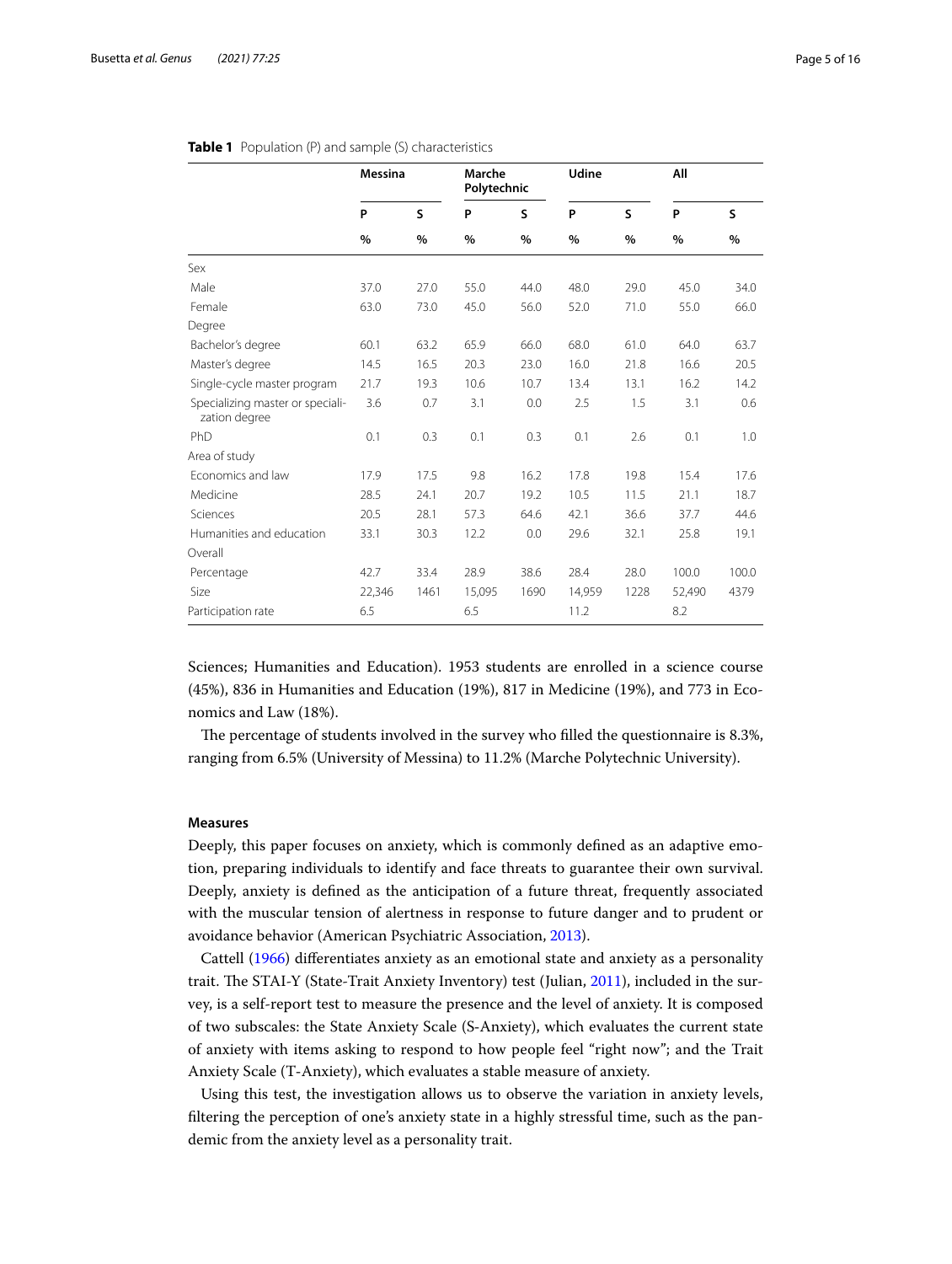Deeply, we administered the STAI-Y test to university students to separate state anxiety (in our case, the one concerning the lockdown period) and trait anxiety (the level of anxiety as a personal characteristic).

The STAI is composed of 40 items: 20 items for each subscale. Each scale consists of 20 items that are rated on a 4-point Likert scale. The S-Anxiety items evaluate current feelings "at this moment": (1) not at all, (2) somewhat, (3) moderately so, and (4) very much so. The T-Anxiety scale items evaluate the frequency of feelings "in general": (1) almost never,  $(2)$  sometimes,  $(3)$  often, and  $(4)$  almost always. The original STAI-X was first published in 1970, then revised in 1983 as the STAI‐Y, which has been used extensively. The STAI-Y is a self-report questionnaire in an individual format, and it takes about 10 min for adults to complete. For each subscale, specifc instructions are provided. Each subtest (state and trait) has a range of scores from 20 to 80, the higher score indicating a higher level of anxiety. To detect clinically significant symptoms for the S-Anxiety scale, a cut point of 39–40 has been suggested (Addolorato et al., [1999;](#page-13-3) Knight et al., [1983](#page-14-26)); moreover, three levels of anxiety can be detected, divided into low (from 20 to 37), moderate (from 38 to 44), and high (from 45 to 80). Normative values are available in the manual (Avery et al., [1990](#page-14-27)) for adults, students, and psychiatric samples.

The evaluation of structural breaks in the temporal dynamics of the analyzed phenomena and the analysis of the unobserved aspects of personality and well-being traits allow us to evaluate whether individual behaviors during the lockdown period have changed compared to the habitual ones.

#### **Methods**

For our analyses, we estimate two Probit Models (Models A and B). We aim at investigating the potential transition to a state anxiety level that is higher than trait anxiety, creating two dichotomous variables to be used as dependent.

In Model A, the dependent variable takes value 1 if the State anxiety level is high and 0 otherwise.

In Model B, the dependent variable takes value 1 for students who are in a high State anxiety level (i.e., from 45 to 80) and with a state anxiety score higher than the trait anxiety score.

To better understand the impact of the employed variables on the outcome, we also compute the marginal effects of the two Probit regressions. The parameter estimates from the probit model must be transformed to yield estimates of the marginal efects, i.e., the change in predicted probability associated with changes in the explanatory variables (see Greene, [2012\)](#page-14-28). Marginal efects are nonlinear functions of the parameter estimates and the levels of the explanatory variables, so they cannot generally be inferred directly from the parameter estimates (Anderson & Newell, [2003\)](#page-13-4). To compute standard errors, we can use the linear approximation approach (delta method, see Greene, [2012](#page-14-28), p. 733). For factor levels, the marginal efect is the discrete change from the base level. In particular, in the case of dummy variables, the marginal efect is simply the diference in probability when the indicator variable *X* changes from 0 to 1, given by:

$$
E(y|x1=1) - E(y|x1=0).
$$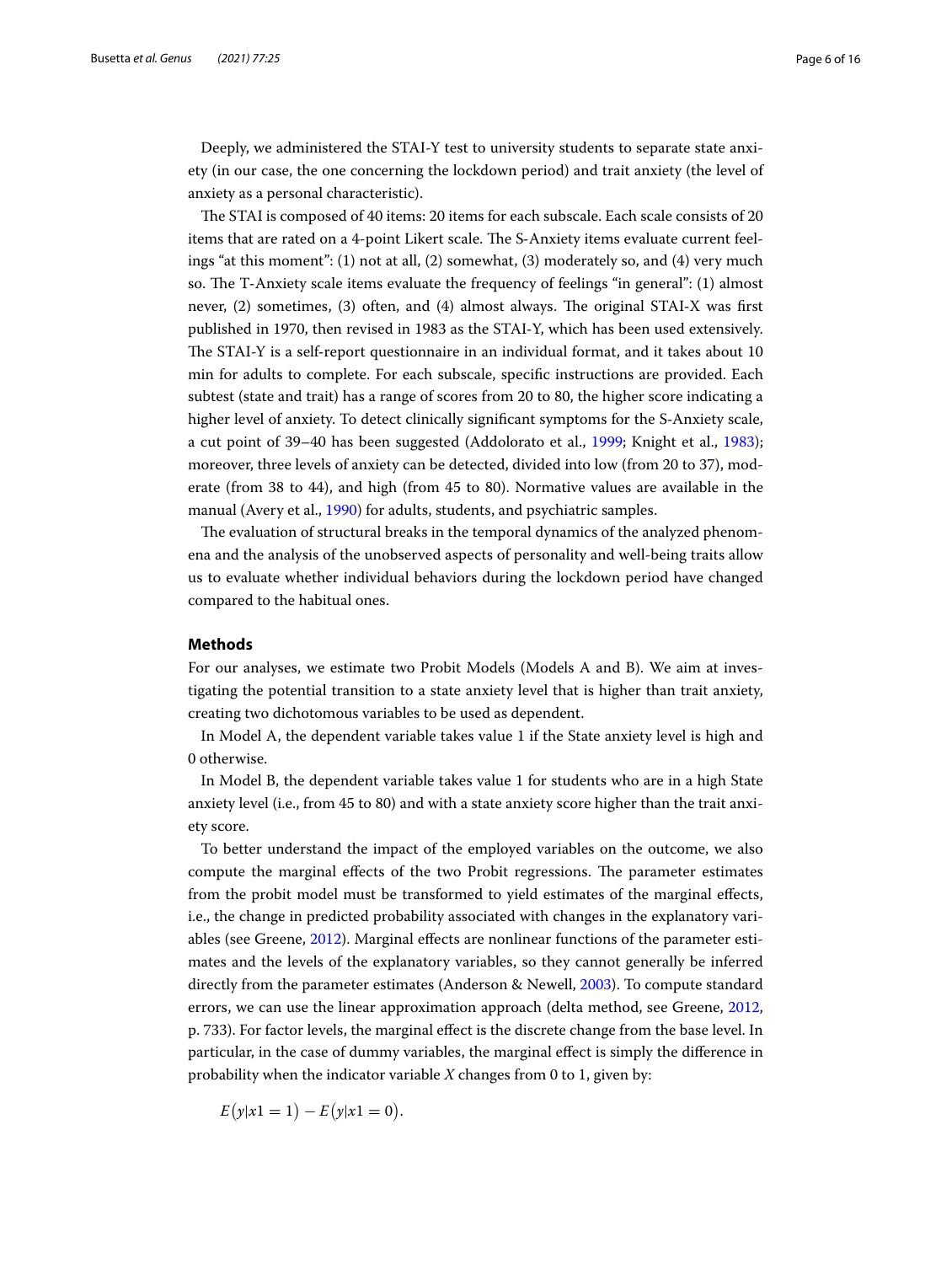|                                                         | Overall | <b>State</b>      |                         |                      | <b>Trait</b>       |                         |                    |
|---------------------------------------------------------|---------|-------------------|-------------------------|----------------------|--------------------|-------------------------|--------------------|
|                                                         |         | Low ( $n = 564$ ) | Moderate<br>$(n = 646)$ | High<br>$(n = 3169)$ | Low<br>$(n = 886)$ | Moderate<br>$(n = 975)$ | High<br>$(n=2518)$ |
| Sex                                                     |         |                   |                         |                      |                    |                         |                    |
| Male                                                    | 0.35    | 0.21              | 0.20                    | 0.60                 | 0.27               | 0.24                    | 0.48               |
| Female                                                  | 0.65    | 0.09              | 0.12                    | 0.79                 | 0.17               | 0.21                    | 0.62               |
| Age                                                     |         |                   |                         |                      |                    |                         |                    |
| $18 - 21$                                               | 0.42    | 0.13              | 0.15                    | 0.71                 | 0.20               | 0.23                    | 0.57               |
| $22 - 25$                                               | 0.38    | 0.11              | 0.14                    | 0.75                 | 0.19               | 0.22                    | 0.59               |
| $26 - 30$                                               | 0.14    | 0.13              | 0.14                    | 0.73                 | 0.20               | 0.20                    | 0.59               |
| >30                                                     | 0.06    | 0.20              | 0.18                    | 0.62                 | 0.27               | 0.23                    | 0.50               |
| University                                              |         |                   |                         |                      |                    |                         |                    |
| Messina                                                 | 0.33    | 0.10              | 0.14                    | 0.76                 | 0.18               | 0.21                    | 0.60               |
| Marche                                                  | 0.39    | 0.15              | 0.16                    | 0.69                 | 0.21               | 0.23                    | 0.55               |
| Udine                                                   | 0.28    | 0.13              | 0.13                    | 0.73                 | 0.21               | 0.22                    | 0.57               |
| Degree                                                  |         |                   |                         |                      |                    |                         |                    |
| Bachelor's<br>degree                                    | 0.64    | 0.13              | 0.14                    | 0.73                 | 0.19               | 0.21                    | 0.59               |
| Master's<br>degree                                      | 0.21    | 0.13              | 0.14                    | 0.73                 | 0.23               | 0.22                    | 0.55               |
| Single-cycle<br>master<br>program                       | 0.14    | 0.14              | 0.18                    | 0.68                 | 0.20               | 0.26                    | 0.54               |
| Specializing<br>master or<br>specializa-<br>tion degree | 0.01    | 0.18              | 0.07                    | 0.75                 | 0.29               | 0.21                    | 0.50               |
| PhD                                                     | 0.01    | 0.12              | 0.10                    | 0.79                 | 0.24               | 0.31                    | 0.45               |
| Area of study                                           |         |                   |                         |                      |                    |                         |                    |
| Economics<br>and law                                    | 0.18    | 0.10              | 0.14                    | 0.76                 | 0.19               | 0.23                    | 0.58               |
| Medicine                                                | 0.19    | 0.15              | 0.17                    | 0.68                 | 0.22               | 0.23                    | 0.55               |
| Sciences                                                | 0.45    | 0.14              | 0.16                    | 0.71                 | 0.21               | 0.23                    | 0.56               |
| <b>Humanities</b><br>and educa-<br>tion                 | 0.19    | 0.11              | 0.11                    | 0.78                 | 0.19               | 0.19                    | 0.62               |

<span id="page-6-0"></span>

Moreover, it is interesting to consider the way in which students with low or moderate trait anxiety worsen their level of anxiety during the lockdown and the way in which students with high anxiety do, but also whether there are some students with high trait anxiety which are better off during the lockdown. Therefore, we build matrixes of transition from trait level to state level.

#### **Descriptive results**

In Table [2](#page-6-0), we show the descriptive statistics of the sample by anxiety level.

In general, students report high levels of anxiety. About 57.5% of the sample shows a high level of trait anxiety.

The mean state anxiety score was 52.7, with a standard deviation of 12.24. On the other hand, the mean trait anxiety score was 47.3, with a standard deviation of 11.11. This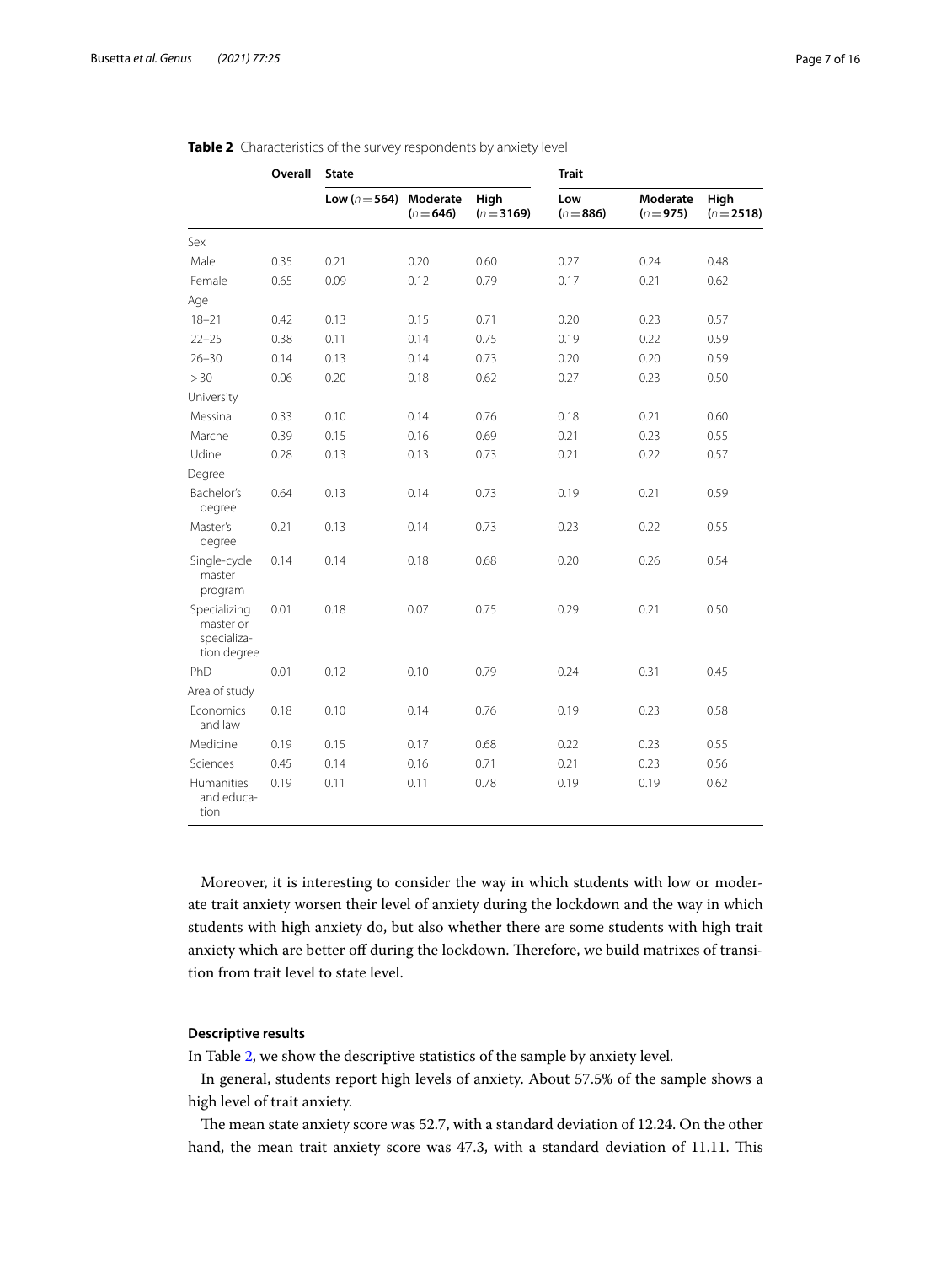| <b>University</b> | <b>State</b> |          | Trait |          | Diff |       | $\rho$ value |
|-------------------|--------------|----------|-------|----------|------|-------|--------------|
|                   | Mean         | Std. Err | Mean  | Std. Err |      |       |              |
| Messina           | 54.11        | 0.31     | 48.11 | 0.30     | 6.00 | 13.93 | ***          |
| Marche            | 51.32        | 0.30     | 46.54 | 0.26     | 4.79 | 12.02 | ***          |
| Udine             | 52.91        | 0.35     | 47.48 | 0.32     | 5.43 | 11.41 | ***          |

<span id="page-7-0"></span>

|  | Table 3 Trait and state anxiety scores by university |  |  |  |  |  |  |
|--|------------------------------------------------------|--|--|--|--|--|--|
|--|------------------------------------------------------|--|--|--|--|--|--|

\*\*\**p* value<0.0001

<span id="page-7-1"></span>**Table 4** Transition matrix by level of trait and state anxiety

| <b>Trait level</b>                                                              | <b>State level</b> |          |      |              |
|---------------------------------------------------------------------------------|--------------------|----------|------|--------------|
|                                                                                 | Low                | Moderate | High | <b>Total</b> |
| State score $>$ = Trait score                                                   |                    |          |      |              |
| Low                                                                             | 222                | 205      | 347  | 774          |
| Moderate                                                                        |                    | 131      | 625  | 756          |
| High                                                                            |                    |          | 1600 | 1600         |
| Total                                                                           | 222                | 336      | 2572 | 3130         |
| State score <trait score<="" td=""><td></td><td></td><td></td><td></td></trait> |                    |          |      |              |
| Low                                                                             | 112                |          |      | 112          |
| Moderate                                                                        | 130                | 89       |      | 219          |
| High                                                                            | 100                | 221      | 597  | 918          |
| Total                                                                           | 342                | 310      | 597  | 1249         |

result shows that students' average level of anxiety and its standard deviation increased during the lockdown with respect to the habitual levels. Although emotional spectrum disorders can be infuenced by seasonal characteristics, in the DSM-5 (American Psychiatric Association, [2013\)](#page-13-2), among the diagnostic criteria of anxiety disorders, in the risk and prognosis factors and in the specifers, the seasonal element is never present as a factor that signifcantly afects the anxiety disorder (whatever type it is within all anxiety disorders). Therefore, the restrictive measures such as university closures led to negative emotions in the students' population on average (H1).

The difference between state and trait is significant in the three universities, with a higher level of state score compared to trait score (see Table [3](#page-7-0)).

Table [4](#page-7-1) shows the matrix of transition from trait to state levels of anxiety. Indeed, the resulting groups should be considered as diferent ones in terms of policy interventions to alleviate their anxiety problem. Concerning the group of students who do not sufer from anxiety and start sufering because of the pandemic shock, a policy aimed at reducing the reasons for which they sufer from the impact of the shock could also solve their anxiety problems. Another group is composed of fragile students with anxiety problems: in this case, we could venture that, for high initial levels of anxiety, the increase in anxiety levels is induced by the fear of contagion during a lockdown (Horenstein et al., [2018](#page-14-5)). Tis group sufers from pathological anxiety and should, therefore, be protected the most from the lockdown/pandemic efect.

We note that, among students with a low trait anxiety level  $(774 + 112 = 886,$ also see Table [2\)](#page-6-0), 347 (39.16%) start presenting a high level of anxiety during the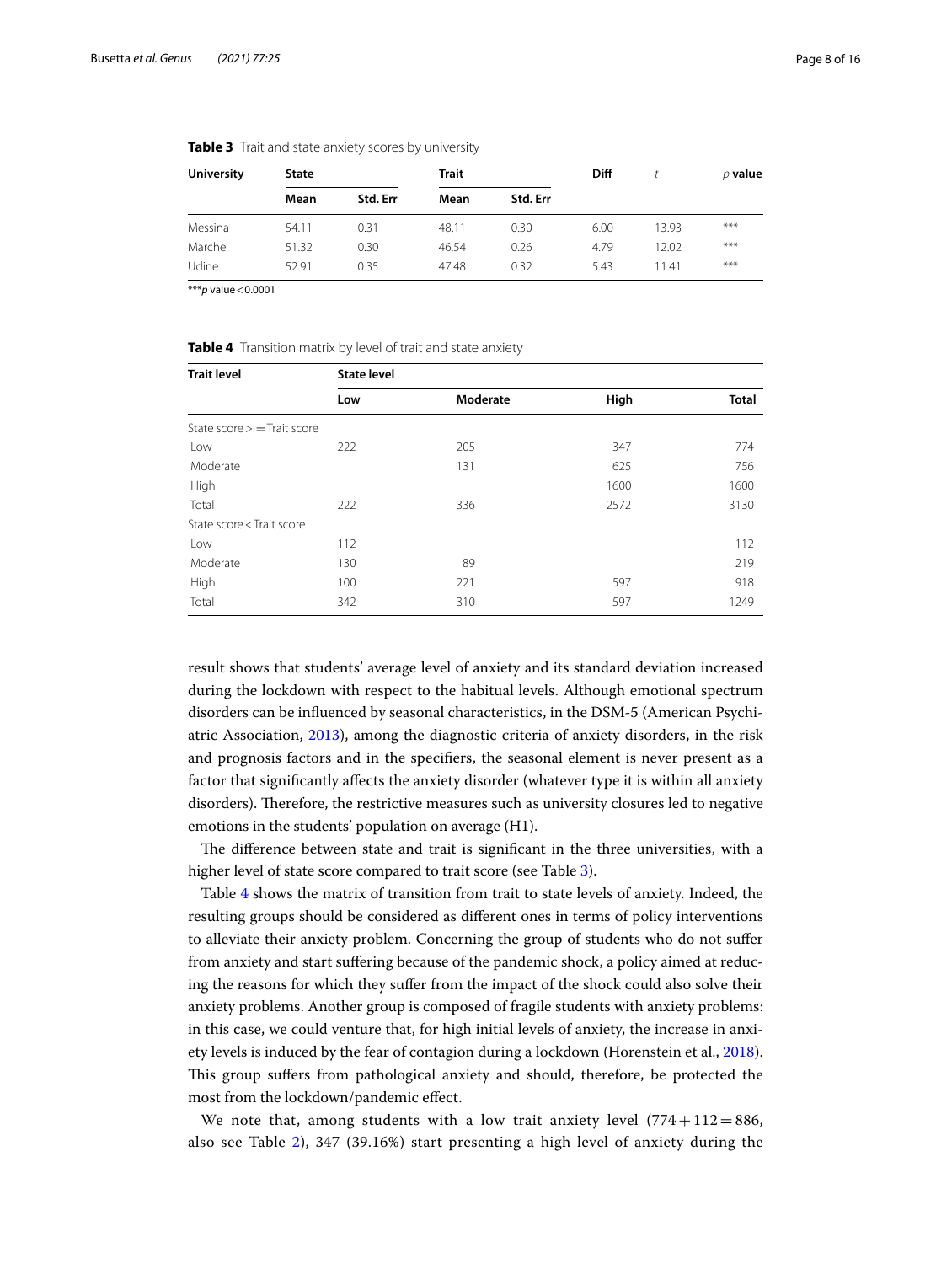lockdown. Among the 975 students affected by a moderate trait anxiety level, 625 (64.10%) transit to a high state anxiety level. Thus, out of the 1861 students who did not suffer from relevant anxiety problems, 972 (52.23%) start experiencing such issues.

Moreover, we note that out of the 2518 fragile students (i.e., those who suffer from a high level of trait anxiety), 1600 (63.54%) have worsened their problem during the pandemic. For these students, probably, more intense interventions could be necessary with a view to protecting them.

It is noteworthy that 918 students with high trait anxiety are better off (36.46%) during the pandemic, and, among them, 321 students  $(100 + 221)$  seem to have relevantly reduced their anxiety problems by transiting to a lower level of anxiety. This suggests that, during the lockdown, there are some elements that can reduce the state level of anxiety. We can argue that this is due to the change in lifestyle, suggesting that further investigations are needed to identify which lifestyle elements could have such a positive impact.

Differences in the development of state anxiety can be noticed depending on students' initial level of anxiety (Table [4](#page-7-1)), confirming the H2 hypothesis.

Indeed, while people who are usually not anxious can experiment a high increase in anxiety due to the pandemic fear, people who are usually very anxious can experiment lower pace of life due to the confinement measures, which may lead to a lower increase in their level of anxiety. The increase in anxiety is always higher in Messina, albeit the rates of contagion in the region had always been lower than in central and northern Italian regions.

In the following table (Table [5](#page-9-0)), we report the composition of the sample by trait and state anxiety level, based on the previous transition matrix (Table [4](#page-7-1)).

To better test this study's hypotheses, we perform a *t* test on the difference in means for all covariates used in our model, considering trait and state anxiety scores separately (Table [6](#page-10-0)).

The H3 hypothesis is confirmed, showing that anxiety scores are higher for those with a scholarship. The H4 hypothesis is also confirmed, showing that anxiety scores are higher among women, with statistically significant differences for both trait and state scores.

It is interesting to investigate if students' characteristics affect the average trait and state anxiety scores. In general, the average state score is higher than the trait score.

The characteristics that show a significant difference in the average state scores are: sex, living in a house with a garden or a terrace (Outdoor space), studying in Messina or Marche Polytechnic University, all the areas of study, having moved to a different home, receiving a scholarship and attending online lessons.

Considering the average trait scores, the characteristics that show a significant difference are: sex, living in a house with a garden or a terrace (Outdoor space), studying in Messina or Marche Polytechnic University, attending a course in the Humanities and Education area of studies, the degree level, receiving a scholarship and attending online lessons.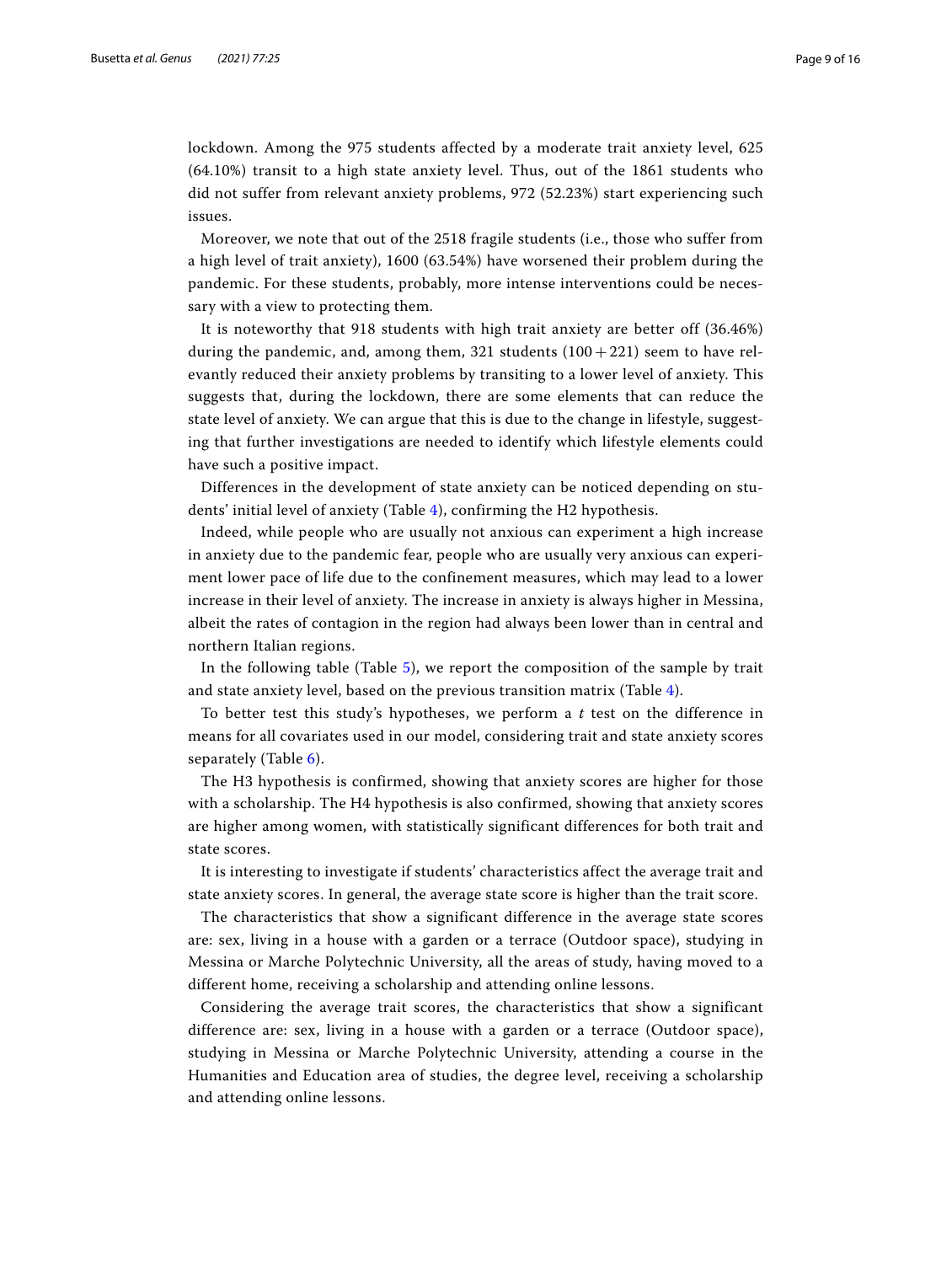| <b>Trait</b>                                      |           | State score ≥ Trait score |              | <b>State score &lt; Trait score</b> |           |           |  |
|---------------------------------------------------|-----------|---------------------------|--------------|-------------------------------------|-----------|-----------|--|
|                                                   | Low       | Moderate                  | High         | High                                | High      | High      |  |
| <b>State</b>                                      | High      | High                      | High         | High                                | Moderate  | Low       |  |
|                                                   | $(n=347)$ | $(n=625)$                 | $(n = 1600)$ | $(n = 597)$                         | $(n=221)$ | $(n=100)$ |  |
| Sex                                               |           |                           |              |                                     |           |           |  |
| Female                                            | 0.70      | 0.68                      | 0.74         | 0.71                                | 0.56      | 0.58      |  |
| Male                                              | 0.30      | 0.32                      | 0.26         | 0.29                                | 0.44      | 0.42      |  |
| Age                                               |           |                           |              |                                     |           |           |  |
| $18 - 21$                                         | 0.39      | 0.42                      | 0.42         | 0.42                                | 0.40      | 0.40      |  |
| $22 - 25$                                         | 0.40      | 0.40                      | 0.39         | 0.40                                | 0.39      | 0.34      |  |
| $26 - 30$                                         | 0.15      | 0.12                      | 0.14         | 0.13                                | 0.16      | 0.13      |  |
| > 30                                              | 0.06      | 0.05                      | 0.05         | 0.04                                | 0.05      | 0.13      |  |
| University                                        |           |                           |              |                                     |           |           |  |
| Messina                                           | 0.31      | 0.32                      | 0.37         | 0.35                                | 0.29      | 0.18      |  |
| Marche                                            | 0.36      | 0.39                      | 0.36         | 0.38                                | 0.45      | 0.42      |  |
| Udine                                             | 0.33      | 0.29                      | 0.27         | 0.28                                | 0.27      | 0.40      |  |
| Degree                                            |           |                           |              |                                     |           |           |  |
| Master's degree                                   | 0.24      | 0.21                      | 0.22         | 0.17                                | 0.17      | 0.16      |  |
| Single-cycle master program                       | 0.13      | 0.16                      | 0.13         | 0.13                                | 0.20      | 0.15      |  |
| Bachelor's degree                                 | 0.60      | 0.61                      | 0.65         | 0.69                                | 0.63      | 0.67      |  |
| Specializing master or speciali-<br>zation degree | 0.01      | 0.00                      | 0.00         | 0.01                                | 0.00      | 0.01      |  |
| PhD                                               | 0.02      | 0.01                      | 0.01         | 0.01                                | 0.00      | 0.01      |  |
| Area of Study                                     |           |                           |              |                                     |           |           |  |
| Fconomics and law                                 | 0.17      | 0.19                      | 0.21         | 0.14                                | 0.13      | 0.09      |  |
| Medicine                                          | 0.18      | 0.16                      | 0.18         | 0.17                                | 0.20      | 0.20      |  |
| Sciences                                          | 0.45      | 0.46                      | 0.40         | 0.49                                | 0.51      | 0.54      |  |
| Humanities and education                          | 0.20      | 0.18                      | 0.22         | 0.20                                | 0.16      | 0.17      |  |

#### <span id="page-9-0"></span>**Table 5** Composition of the sample by trait and state anxiety

#### **Probit analysis**

As revealed by the descriptive analyses, it is crucial to focus on those students who show a pathological level of anxiety (STAI state score from 45 to 80), being the ones who should be protected the most from the lockdown/pandemic efect. For our analyses, we estimate two Probit Models (Models A and B). We aim at investigating the potential determinants of a high level of state anxiety, creating two dichotomous variables to be used as dependent.

In Model A, the dependent variable takes value 1 if the State anxiety level is high and 0 otherwise. In Model B, the dependent variable takes value 1 for students who are in a high State anxiety level and with a state anxiety score higher than the trait anxiety score.

In the following tables, we show the results of the two Probit models (Table [7\)](#page-11-0) and their marginal efects (Table [8](#page-11-1)).

The first model (Model A) estimates the probability of being in a pathological level of state anxiety. The results roughly confirm those from the descriptive analyses and tests.

The second model (Model B) investigates the probability of increasing the pathological anxiety situation (i.e., the probability to be usually in a non-pathological state but to move into a pathological one during the lockdown, or to start from a pathological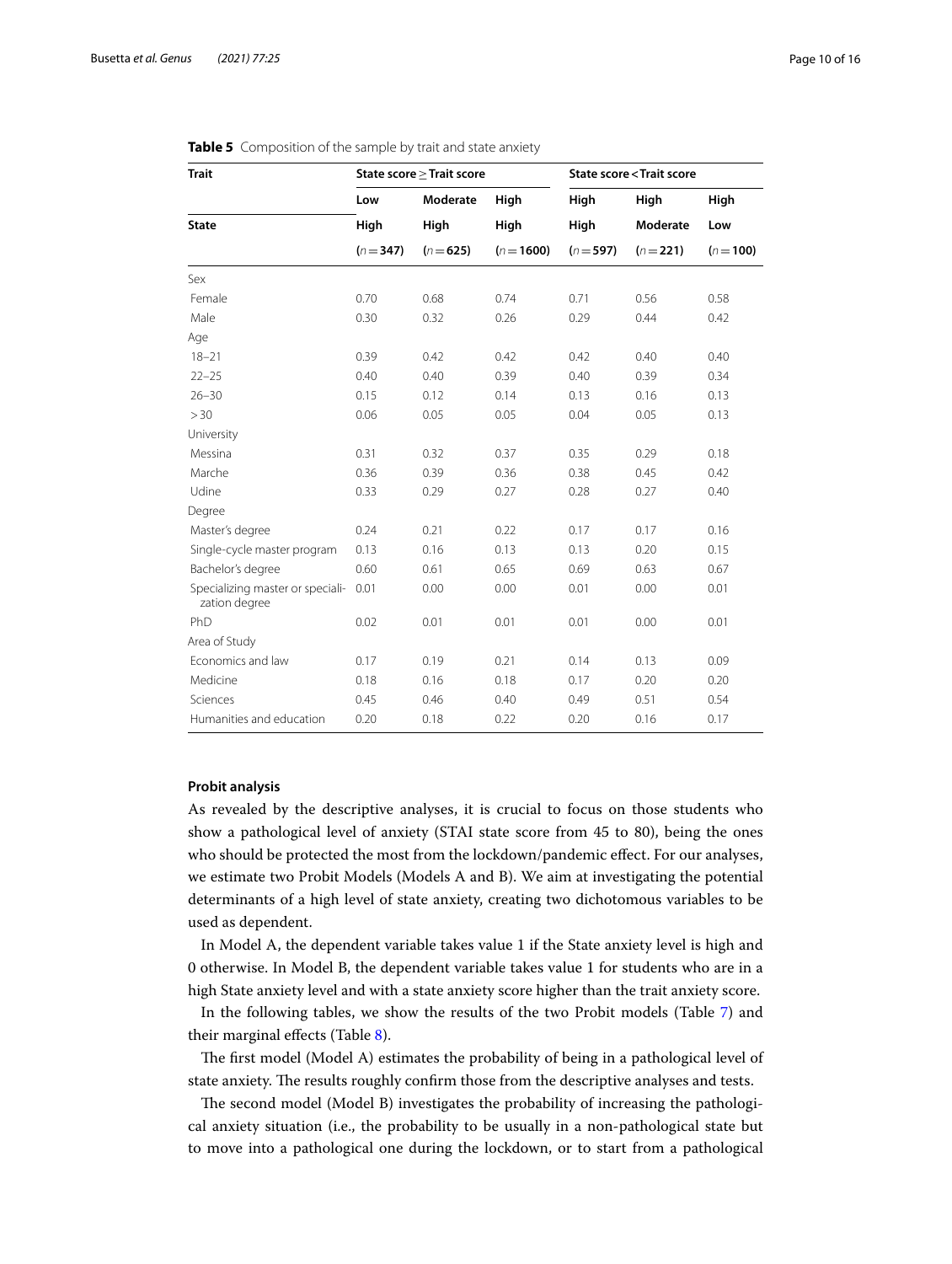|                                       | Obs  | <b>State</b> |               |            |                              | <b>Trait</b> |               |            |                    |
|---------------------------------------|------|--------------|---------------|------------|------------------------------|--------------|---------------|------------|--------------------|
|                                       |      | Mean         | <b>Diff</b>   |            | Std. Err $p$ value Mean Diff |              |               |            | Std. Err $p$ value |
| Female                                | 2868 | 54.88        | $-6.33$ 0.377 |            | ***                          | 48.72        | $-4.05$ 0.348 |            | $***$              |
| Male                                  | 1511 | 48.55        |               |            |                              | 44.68        |               |            |                    |
| Age 18-21                             | 1851 | 52.39        |               | 0.53 0.374 |                              | 47.37        | $-0.07$ 0.340 |            |                    |
| Age > 22                              | 2528 | 52.92        |               |            |                              | 47.29        |               |            |                    |
| Messina                               | 1461 | 54.11        | $-2.12$ 0.391 |            | ***                          | 48.11        | $-1.18$ 0.355 |            | **                 |
| Other                                 | 2918 | 51.99        |               |            |                              | 46.93        |               |            |                    |
| Marche                                | 1690 | 51.32        |               | 2.24 0.379 | ***                          | 46.54        |               | 1.29 0.344 | ***                |
| Other                                 | 2689 | 53.56        |               |            |                              | 47.82        |               |            |                    |
| Udine                                 | 1228 | 52.91        | $-0.29$ 0.412 |            |                              | 47.48        | $-0.21$ 0.374 |            |                    |
| Other                                 | 3151 | 52.61        |               |            |                              | 47.27        |               |            |                    |
| Economics and Law                     | 773  | 54.52        | $-2.22$ 0.484 |            | ***                          | 47.41        | $-0.10$ 0.441 |            |                    |
| Other                                 | 3606 | 52.30        |               |            |                              | 47.31        |               |            |                    |
| Medicine                              | 817  | 51.65        |               | 1.28 0.474 | **                           | 46.72        |               | 0.75 0.431 |                    |
| Other                                 | 3562 | 52.93        |               |            |                              | 47.47        |               |            |                    |
| Sciences                              | 1953 | 51.62        |               | 1.94 0.371 | $***$                        | 46.98        |               | 0.62 0.338 |                    |
| Other                                 | 2426 | 53.56        |               |            |                              | 47.60        |               |            |                    |
| Humanities and Education              | 836  | 54.54        | $-2.28$ 0.469 |            | ***                          | 48.65        | $-1.63$ 0.426 |            | ***                |
| Other                                 | 3543 | 52.26        |               |            |                              | 47.01        |               |            |                    |
| Bachelor's Degree                     | 2789 | 52.94        | $-0.67$ 0.385 |            |                              | 47.80        | $-1.29$ 0.348 |            | ***                |
| Other                                 | 1590 | 52.27        |               |            |                              | 46.50        |               |            |                    |
| Changed home                          | 996  | 54.68        | $-2.57$ 0.440 |            | ***                          | 47.81        | $-0.62$ 0.401 |            |                    |
| Did not change home                   | 3383 | 52.11        |               |            |                              | 47.18        |               |            |                    |
| Scholarship                           | 1645 | 53.77        | $-1.72$ 0.381 |            | ***                          | 48.00        | $-1.08$ 0.346 |            | **                 |
| No scholarship                        | 2734 | 52.05        |               |            |                              | 46.92        |               |            |                    |
| Outdoor space: garden or terrace 3428 |      | 52.04        |               | 3.00 0.447 | $***$                        | 46.88        |               | 2.04 0.406 | ***                |
| No outdoor space                      | 951  | 55.05        |               |            |                              | 48.92        |               |            |                    |
| Distance learning                     | 3544 | 52.41        |               | 1.51 0.470 | **                           | 46.94        |               | 2.01 0.426 | $***$              |
| No distance learning                  |      | 835 53.92    |               |            |                              | 48.96        |               |            |                    |

<span id="page-10-0"></span>

|  |  |  |  | Table 6 Difference in means for the employed variables (t test)—state and trait anxiety |  |  |
|--|--|--|--|-----------------------------------------------------------------------------------------|--|--|
|--|--|--|--|-----------------------------------------------------------------------------------------|--|--|

\**p*<0.05; \*\**p*<0.01; \*\*\**p*<0.001

situation worsening it even more). It is more likely to be in such a state for women, for those receiving a grant due to income reasons, and for those who changed their homes during the lockdown. The probability to be in this anxiety state decreases for students attending university courses in Medicine, Sciences, and Humanities and Education (compared to Economics and Law) and for those who beneft from outdoor facilities, such as a garden.

The marginal effects (Table [8](#page-11-1)) show that women, compared to men, are almost  $20\%$  more likely to experience a high level of state anxiety, which decreases to 15% for fragile students (high level of state anxiety with state score higher than trait score). University students from medical areas, compared to the reference group, are about 10% less likely to experience a high level of state anxiety (over 12% for the fragile group), probably due to being more informed about the way the disease works and its connected consequences. Compared to students who did not change their living habits, those who changed their home during the pandemic are statistically more likely to experience a high level of anxiety (7% and 10% for the two groups), and the same goes for students who beneft from a scholarship (about 3%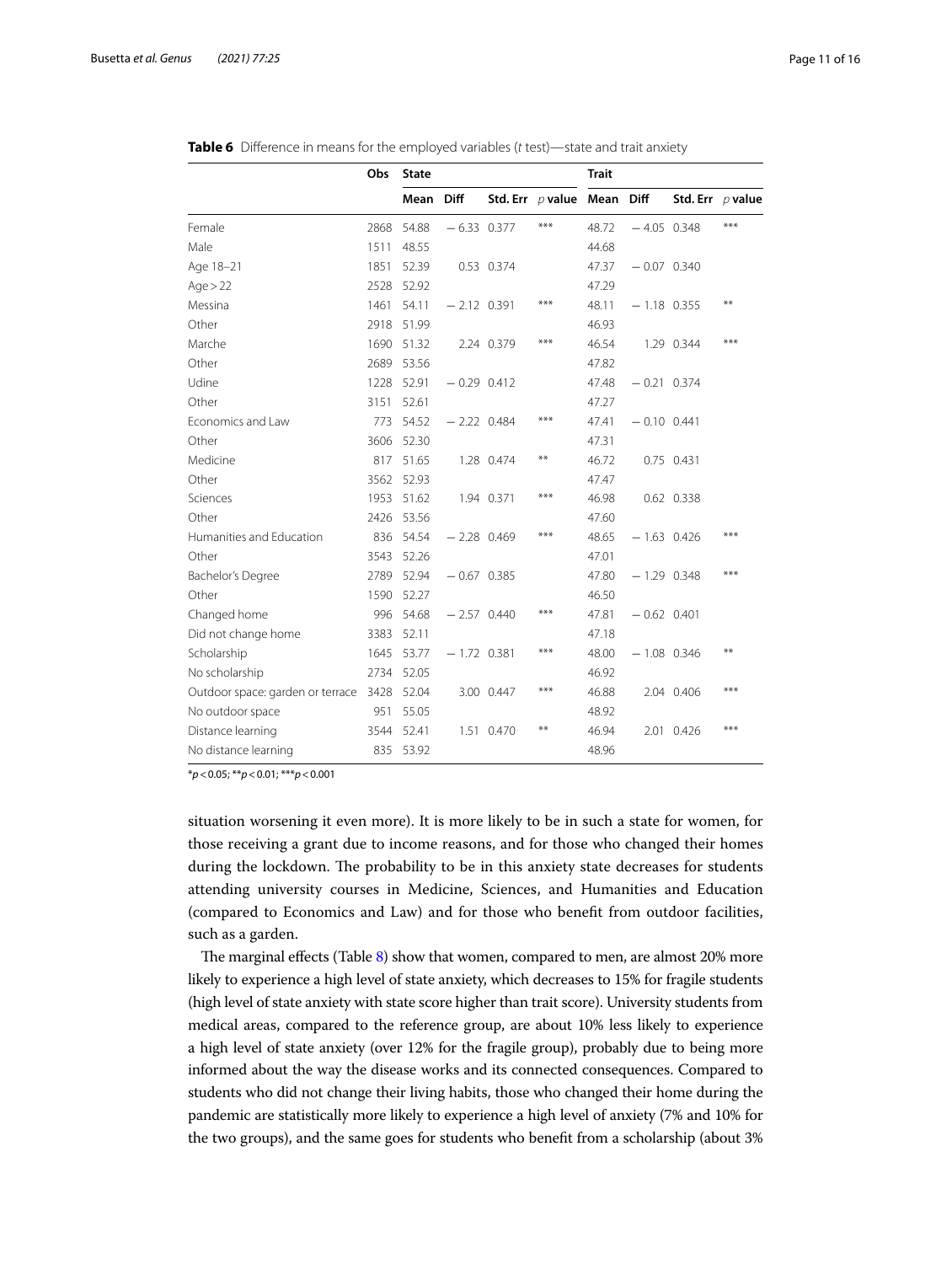|                                        | Model A  |          |           | <b>Model B</b> |          |              |  |
|----------------------------------------|----------|----------|-----------|----------------|----------|--------------|--|
|                                        | Coef     | Std. Err | $D$ value | Coef           | Std. Err | $\rho$ value |  |
| Dummy sex: $1 =$ female                | 0.584    | 0.045    | ***       | 0.385          | 0.043    | ***          |  |
| Dummy age: $1 = 18 - 21$               | $-0.079$ | 0.048    |           | $-0.045$       | 0.045    |              |  |
| University (Ref: Messina)              |          |          |           |                |          |              |  |
| Marche polytechnic                     | $-0.139$ | 0.055    | $\ast$    | $-0.072$       | 0.051    |              |  |
| Udine                                  | $-0.045$ | 0.056    |           | $-0.017$       | 0.052    |              |  |
| Dummy course degree: 1 = Bachelor's    | 0.107    | 0.048    | $\ast$    | $-0.006$       | 0.045    |              |  |
| Area of study (Ref: Economics and Law) |          |          |           |                |          |              |  |
| Medicine                               | $-0.308$ | 0.069    | ***       | $-0.321$       | 0.065    | ***          |  |
| Sciences                               | $-0.060$ | 0.061    |           | $-0.196$       | 0.056    | **           |  |
| Humanities and education               | $-0.135$ | 0.073    |           | $-0.157$       | 0.067    | $*$          |  |
| Dummy changed home: 1 = Yes            | 0.232    | 0.051    | ***       | 0.266          | 0.047    | ***          |  |
| Dummy scholarship: 1 = Yes             | 0.094    | 0.044    | $\ast$    | 0.085          | 0.040    | $\ast$       |  |
| Dummy outdoor space: 1 = Yes           | $-0.234$ | 0.055    | ***       | $-0.141$       | 0.049    | **           |  |
| Dummy distance learning: 1 = Yes       | $-0.148$ | 0.056    | $***$     | $-0.053$       | 0.051    |              |  |
| Constant                               | 0.600    | 0.093    | ***       | 0.213          | 0.086    | $\ast$       |  |

#### <span id="page-11-0"></span>**Table 7** Estimation results of the Probit models

\**p*<0.05; \*\**p*<0.01; \*\*\**p*<0.001

#### <span id="page-11-1"></span>**Table 8** Marginal effects of the Probit models

|                                        | Model A  |          |           | <b>Model B</b> |          |           |
|----------------------------------------|----------|----------|-----------|----------------|----------|-----------|
|                                        | dy/dx    | Std. Err | $D$ value | dy/dx          | Std. Err | $p$ value |
| Dummy sex: $1 =$ female                | 0.197    | 0.015    | ***       | 0.150          | 0.016    | ***       |
| Dummy age: $1 = 18 - 21$               | $-0.025$ | 0.015    |           | $-0.017$       | 0.017    |           |
| University (Ref: Messina)              |          |          |           |                |          |           |
| Marche polytechnic                     | $-0.044$ | 0.017    | $\ast$    | $-0.027$       | 0.020    |           |
| Udine                                  | $-0.014$ | 0.017    |           | $-0.006$       | 0.020    |           |
| Dummy course degree: 1 = Bachelor's    | 0.034    | 0.015    | $\ast$    | $-0.002$       | 0.017    |           |
| Area of study (Ref: Economics and Law) |          |          |           |                |          |           |
| Medicine                               | $-0.099$ | 0.022    | ***       | $-0.122$       | 0.024    | ***       |
| Sciences                               | $-0.018$ | 0.018    |           | $-0.074$       | 0.021    | ***       |
| Humanities and education               | $-0.042$ | 0.022    |           | $-0.059$       | 0.025    | $\ast$    |
| Dummy changed home: 1 = Yes            | 0.071    | 0.015    | ***       | 0.100          | 0.017    | ***       |
| Dummy scholarship: 1 = Yes             | 0.030    | 0.014    | $\ast$    | 0.032          | 0.015    | $*$       |
| Dummy outdoor space: 1 = Yes           | $-0.071$ | 0.016    | ***       | $-0.054$       | 0.019    | **        |
| Dummy distance learning: 1 = Yes       | $-0.045$ | 0.017    | $***$     | $-0.020$       | 0.019    |           |

\**p*<0.05; \*\**p*<0.01; \*\*\**p*<0.001. dy/dx for factor levels is the discrete change from the base level

for both groups). Students who beneft from outdoor spaces (such as a garden or a terrace) are less likely to show high anxiety levels (7% and 5% for the two groups). Finally, we can observe that distance learning has a beneficial effect on students' level of anxiety, but only for the first group  $(-4.5\%).$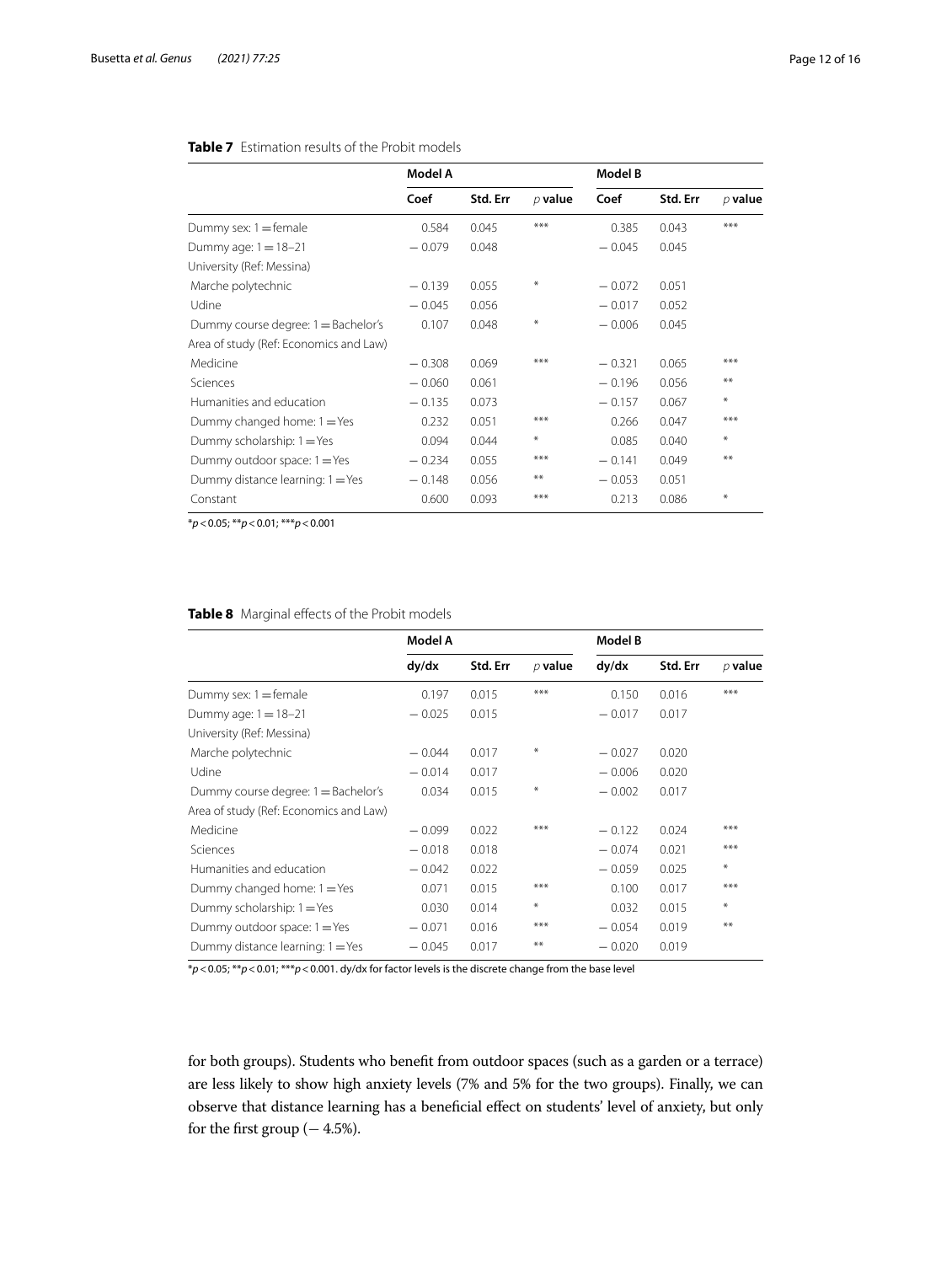

<span id="page-12-0"></span>Finally, in the following graph, we show the predicted probabilities for the two estimated Probit models (Fig. [1\)](#page-12-0).

#### **Conclusions**

The pandemic condition produces several problems, changing health perceptions and worsening students' expectations about the future. Due to the COVID-19-related restrictions, students have experienced a new way to approach university life, with social distancing and remote learning (online lessons and exams), with a deep impact on their social life and mental health.

Pathological anxiety among students is a problem that needs to be faced. Our study investigates the impact of the COVID-19 outbreak on anxiety among Italian university students located in the South, Centre, and North of Italy, during the lockdown. As the seasonal element is never present in the DSM-5 as a factor that infuences the anxiety disorder in a signifcant way (American Psychiatric Association, [2013\)](#page-13-2) and the period chosen for submitting the questionnaire is sufficiently far from the exam sessions, the only possible reason for this increase in anxiety level must be connected to the pandemic.

Our four hypotheses are confrmed by the performed analyses. As we could expect from the literature, state anxiety during the lockdown is higher than trait anxiety (H1). More than 50% of our sample starts sufering from anxiety during the lockdown and more than 60% of students who are afected by a high level of trait anxiety have worsened their problem during the pandemic.

These fragile students need more intense interventions to protect them from anxiety problems. It is worth noting that, among students with high trait anxiety, about 36% reaches a lower level of anxiety, maybe due to the change in their daily routine, which suggests that further investigations are needed to identify which lifestyle elements could have a positive impact. Such investigation may provide university authorities with some useful elements to improve students' psychological health.

The investigation provides useful insights into the factors which may determine students' level of state anxiety and its worsening compared to trait anxiety.

In addition, women show greater anxiety levels than men, confirming H4. The probability of increasing the pathological anxiety situation decreases for students attending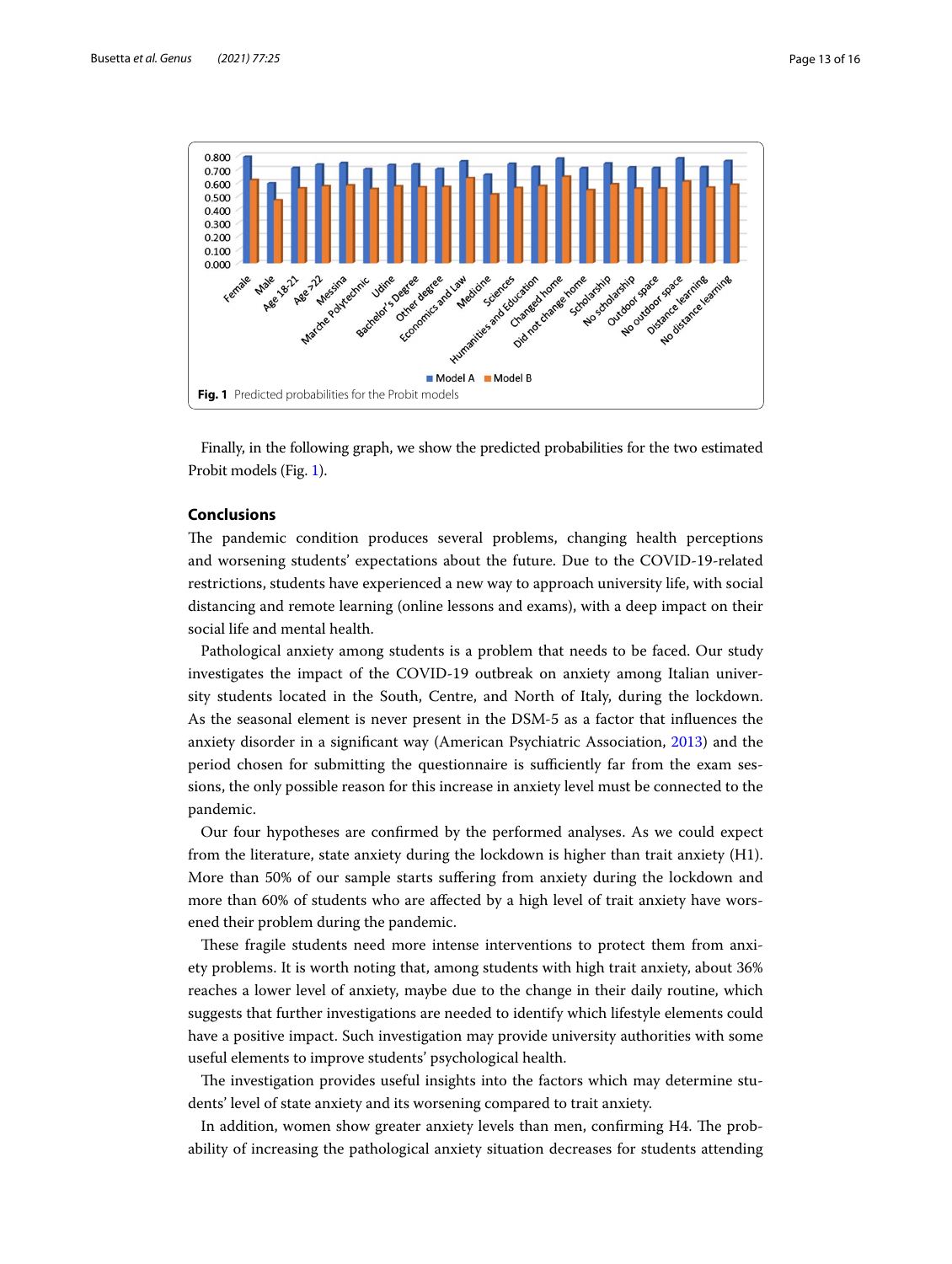university courses in Medicine, Sciences, and Humanities and Education. The same is true for house facilities. On the contrary, students who changed their house experienced a worsening in anxiety. As we expect (H3), a low economic condition (proxied by study grants received due to income conditions) is associated with higher state anxiety compared to trait anxiety.

As Italian universities have made a major efort to avoid interrupting academic activities, we also investigate the efect of online lectures on anxiety. We observed that distance learning has a benefcial efect on students' level of anxiety, but not for the most vulnerable ones.

The necessity of gathering data within a short timeframe at the beginning of the pandemic forced us to administer our survey only to students enrolled in three Italian universities. Despite this, our results highlight some of the challenges faced by the university population during the pandemic. Further investigation is needed to consider the efect of the pandemic shock on the mental health of young populations. It would be necessary to consider other methods to investigate further mental conditions, such as depression and panic. Moreover, it is crucial to identify the characteristics of fragile and resilient subjects, with a view to facing unpredictable negative shocks in case they occur again, even though trait anxiety in the students' population appears to be worryingly high, as evidenced in over 57% of the analyzed sample.

**Acknowledgements**

Not applicable.

#### **Authors' contributions**

The authors declare that they have equally contributed to the paper. All authors read and approved the fnal manuscript.

#### **Funding**

The authors declare that they have no sources of funding for the research.

#### **Availability of data and materials**

The authors will share the data upon request.

#### **Declarations**

#### **Competing interests**

The authors declare that they have no competing interests.

#### **Author details**

<sup>1</sup> Department of Economics, University of Messina, Via Dei Verdi 75, 98122 Messina, Italy. <sup>2</sup> Dipartimento di Scienze Economiche e Sociali, Università Politecnica delle Marche, Ancona, Italy. <sup>3</sup>Department of Economics and Statistics, University of Udine, Udine, Italy. <sup>4</sup>Department of Statistical Sciences "Paolo Fortunati", University of Bologna, Via delle Belle Arti 41, 40126 Bologna, Italy. <sup>5</sup>S.A.M.O ONLUS, Via Giusti 33, Palermo, Italy.

Received: 20 November 2020 Accepted: 23 September 2021 Published online: 09 October 2021

#### **References**

<span id="page-13-3"></span>Addolorato, G., Ancona, C., Capristo, E., Graziosetto, R., Di Rienzo, L., Maurizi, M., & Gasbarrini, G. (1999). State and trait anxiety in women afected by allergic and vasomotor rhinitis. *Journal of Psychosomatic Research, 46*(3), 283–289.

<span id="page-13-2"></span><span id="page-13-1"></span>American Psychiatric Association (2013). *Diagnostic and Statistical Manual of Mental Disorders*, Fifth Edition, DSM-5 Amerio, A., Lugo, A., Stival, C., Fanucchi, T., Gorini, G., Pacifci, R., Odone, A., Serafni, G., & Gallus, S. (2021). COVID-19 lockdown impact on mental health in a large representative sample of Italian adults. *Journal of Afective Disorders, 292*, 398–404.

<span id="page-13-4"></span><span id="page-13-0"></span>Anderson, S., & Newell, R. G. (2003). Simplifed marginal efects in discrete choice models. *Economics Letters, 81*, 321–326. Asmundson, G. J., Paluszek, M. M., Landry, C. A., Rachor, G. S., McKay, D., & Taylor, S. (2020). Do pre-existing anxiety-related and mood disorders diferentially impact COVID-19 stress responses and coping? *Journal of Anxiety Disorders, 74*, 102271.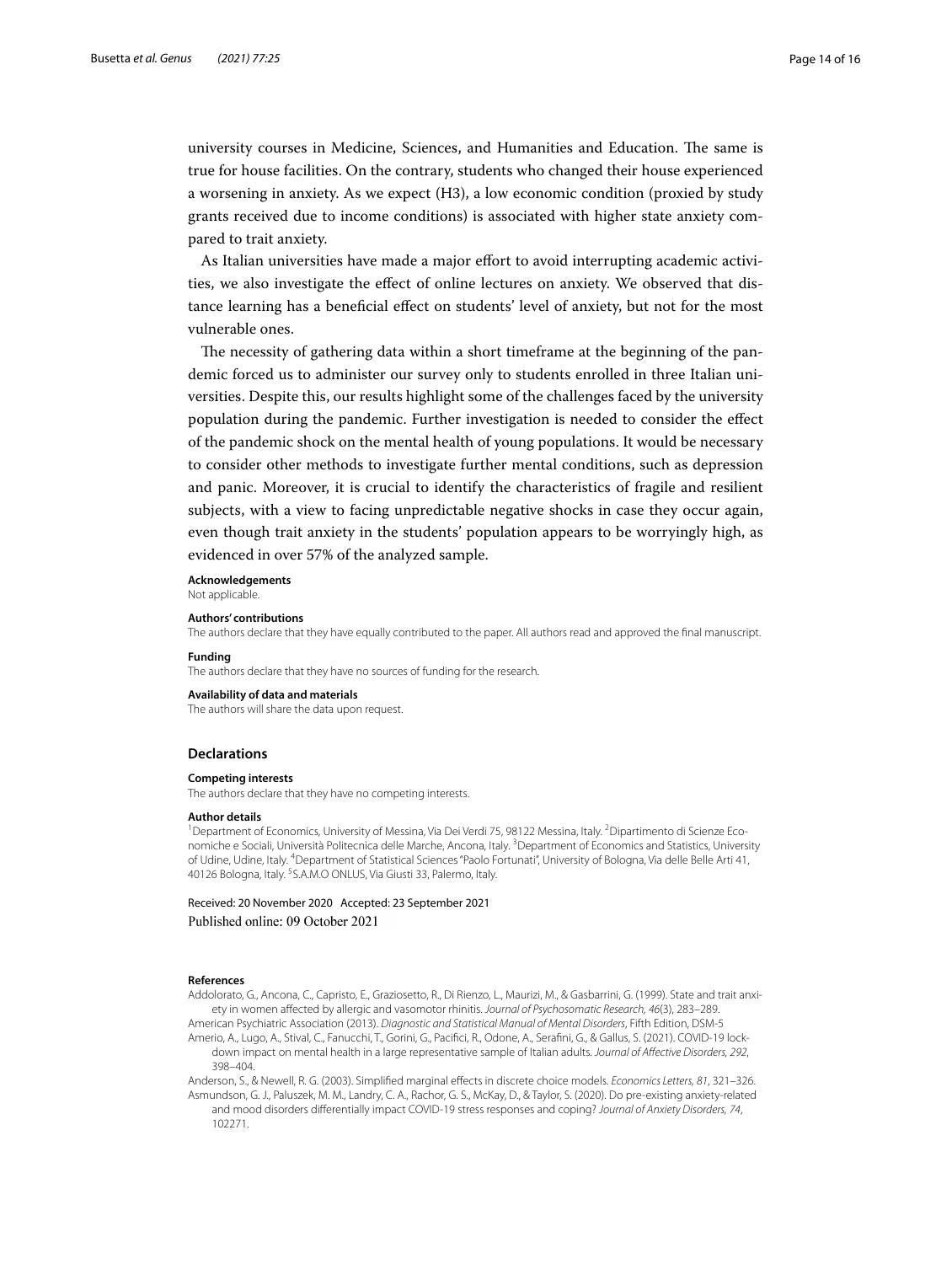- Asmundson, G. J., & Taylor, S. (2020). How health anxiety infuences responses to viral outbreaks like COVID-19: What all decision-makers, health authorities, and health care professionals need to know. *Journal of Anxiety Disorders, 71*, 102211.
- <span id="page-14-27"></span>Avery, D. H., Khan, A., Dager, S. R., Cox, G. B., & Dunner, D. L. (1990). Bright light treatment of winter depression: morning versus evening light. *Acta Psychiatrica Scandinavica, 82*(5), 335–338.
- <span id="page-14-23"></span>Aylie, N. S., Mekonen, M. A., & Mekuria, R. M. (2020). The psychological impacts of COVID-19 Pandemic Among University Students in Bench-Sheko Zone, South-west Ethiopia: a community-based cross-sectional study. *Psychology Research and Behavior Management, 13*, 813–821.
- <span id="page-14-4"></span>Blakey, S. M., & Abramowitz, J. S. (2017). Psychological predictors of health anxiety in response to the Zika virus. *Journal of Clinical Psychology in Medical Settings, 24*(3–4), 270–278.
- <span id="page-14-24"></span>Cattell, R. B. (1966). Anxiety and motivation: theory and crucial experiments. *Anxiety and Behavior, 1*, 23–62.
- <span id="page-14-9"></span>Chatterjee, S. S., Malathesh, B. C., & Mukherjee, A. (2020). Impact of COVID-19 pandemic on pre-existing mental health problems. *Asian Journal of Psychiatry, 51*, 102071.
- <span id="page-14-12"></span>Chen, Q., Liang, M., Li, Y., Guo, J., Fei, D., Wang, L., He, L., Sheng, C., Cai, Y., Li, X., Wang, J., & Zhang, Z. (2020). Mental health care for medical staff in China during the COVID-19 outbreak. *The Lancet Psychiatry, 7(4)*, e15-e16.
- <span id="page-14-10"></span>Druss, B. G. (2020). Addressing the COVID-19 pandemic in populations with serious mental illness. *JAMA Psychiatry, 77*(9), 891–892.
- <span id="page-14-17"></span>Esteves, C. S., Oliveira, C. R. D., & Argimon, I. I. D. L. (2021). Social distancing: prevalence of depressive, anxiety, and stress symptoms among Brazilian students during the COVID-19 pandemic. *Frontiers in Public Health, 8*, 923.
- <span id="page-14-16"></span>Ettman, C. K., Abdalla, S. M., Cohen, G. H., Sampson, L., Vivier, P. M., & Galea, S. (2020). Prevalence of depression symptoms in US adults before and during the COVID-19 pandemic. *JAMA Network Open, 3*(9), e2019686.
- <span id="page-14-0"></span>Fardin, M. A. (2020). COVID-19 and anxiety: a review of psychological impacts of infectious disease outbreaks. *Archives of Clinical Infectious Diseases*, *15*(COVID-19)
- <span id="page-14-20"></span>Fornili, M., Petri, D., Berrocal, C., Fiorentino, G., Ricceri, F., Macciotta, A., Bruno, A., Farinella, D., Baccini, M., Severi, G., & Baglietto, L. (2021). Psychological distress in the academic population and its association with socio-demographic and lifestyle characteristics during COVID-19 pandemic lockdown: results from a large multicenter Italian study. *PLoS ONE, 16*(3), e0248370.
- <span id="page-14-18"></span>Garvey, A. M., García, I. J., Otal Franco, S. H., & Fernández, C. M. (2021). The psychological impact of strict and prolonged confnement on business students during the COVID-19 pandemic at a Spanish university. *International Journal of Environmental Research and Public Health, 18*(4), 1710.

<span id="page-14-28"></span>Greene, W. H. (2012). *Econometric Analysis (7th Edition)*. Pearson Education Limited

- <span id="page-14-11"></span>Hawryluck, L., Gold, W. L., Robinson, S., Pogorski, S., Galea, S., & Styra, R. (2004). SARS control and psychological efects of quarantine, Toronto, Canada. *Emerging Infectious Diseases, 10*(7), 1206.
- <span id="page-14-1"></span>Holmes, E. A., O'Connor, R. C., Perry, V. H., Tracey, I., Wessely, S., Arseneault, L., Holmes, E. A., O'Connor, R. C., Hugh Perry, V., Tracey, I., Wessely, S., Arseneault, L., Ballard, C., Christensen, H., Silver, R. C., Everall, I., Ford, T., John, A., Kabir, T., & Bullmore, Ed. (2020). Multidisciplinary research priorities for the COVID-19 pandemic: a call for action for mental health science. *The Lancet Psychiatry, 7*(6), 547–560.
- <span id="page-14-5"></span>Horenstein, A., Potter, C. M., & Heimberg, R. G. (2018). How does anxiety sensitivity increase risk of chronic medical conditions? *Clinical Psychology: Science and Practice, 25*(3), e12248.
- <span id="page-14-22"></span>Jewell, J. S., Farewell, C. V., Welton-Mitchell, C., Lee-Winn, A., Walls, J., & Leiferman, J. A. (2020). Mental health during the COVID-19 pandemic in the United States: online survey. *JMIR Formative Research, 4*(10), e22043.
- <span id="page-14-19"></span>Jones, H. E., Manze, M., Ngo, V., Lamberson, P., & Freudenberg, N. (2021). The impact of the COVID-19 pandemic on college students' health and fnancial stability in New York City: fndings from a population-based sample of City University of New York (CUNY) students. *Journal of Urban Health, 98*(2), 187–196.
- <span id="page-14-25"></span>Julian, L. J. (2011). Measures of anxiety: State-Trait Anxiety Inventory (STAI), Beck Anxiety Inventory (BAI), and Hospital Anxiety and Depression Scale-Anxiety (HADS-A). *Arthritis Care & Research, 63*, S467–S472.
- <span id="page-14-26"></span>Knight, R. G., Waal-Manning, H. J., & Spears, G. F. (1983). Some norms and reliability data for the State-Trait Anxiety Inventory and the Zung Self-Rating Depression scale. *British Journal of Clinical Psychology, 22*, 245–249.
- <span id="page-14-13"></span>Li, S. W., Wang, Y., Yang, Y. Y., Lei, X. M., & Yang, Y. F. (2020). Analysis of infuencing factors of anxiety and emotional disorders in children and adolescents during home isolation during the epidemic of novel coronavirus pneumonia. *Chinese Journal of Child Health, 28*, 1–9.
- <span id="page-14-8"></span>Mazza, C., Ricci, E., Biondi, S., Colasanti, M., Ferracuti, S., Napoli, C., & Roma, P. (2020). A nationwide survey of psychological distress among Italian people during the COVID-19 pandemic: immediate psychological responses and associated factors. *International Journal of Environmental Research and Public Health, 17*(9), 3165.
- <span id="page-14-2"></span>McKay, D., Yang, H., Elhai, J., & Asmundson, G. (2020). Anxiety regarding contracting COVID-19 related to interoceptive anxiety sensations: the moderating role of disgust propensity and sensitivity. *Journal of Anxiety Disorders, 73*, 102233.
- <span id="page-14-7"></span>Odriozola-González, P., Planchuelo-Gómez, Á., Irurtia, M. J., & de Luis-García, R. (2020). Psychological symptoms of the outbreak of the COVID-19 confnement in Spain. *Journal of Health Psychology*, 1359105320967086
- <span id="page-14-3"></span>Olatunji, B. O., Cisler, J. M., Deacon, B. J., Connolly, K., & Lohr, J. M. (2007). The Disgust Propensity and Sensitivity Scale-Revised: psychometric properties and specifcity in relation to anxiety disorder symptoms. *Journal of Anxiety Disorders, 21*(7), 918–930.
- <span id="page-14-14"></span>Panarello, D., & Tassinari, G. (2021). One year of COVID-19 in Italy: are containment policies enough to shape the pandemic pattern?. *Socio-Economic Planning Sciences*, 101120
- <span id="page-14-6"></span>Qiu, J., Shen, B., Zhao, M., Wang, Z., Xie, B., & Xu, Y. (2020). A nationwide survey of psychological distress among Chinese people in the COVID-19 epidemic: implications and policy recommendations. *General Psychiatry, 33*(2), e100213.
- <span id="page-14-21"></span>Rajkumar, R. P. (2020). COVID-19 and mental health: a review of the existing literature. *Asian Journal of Psychiatry, 52*, 102066.
- <span id="page-14-15"></span>Rossi, R., Socci, V., Talevi, D., Mensi, S., Niolu, C., Pacitti, F., Di Marco, A., Rossi, A., Siracusano, A., & Di Lorenzo, G. (2020). COVID-19 pandemic and lockdown measures impact on mental health among the general population in Italy. *Frontiers in Psychiatry, 11*, 790.